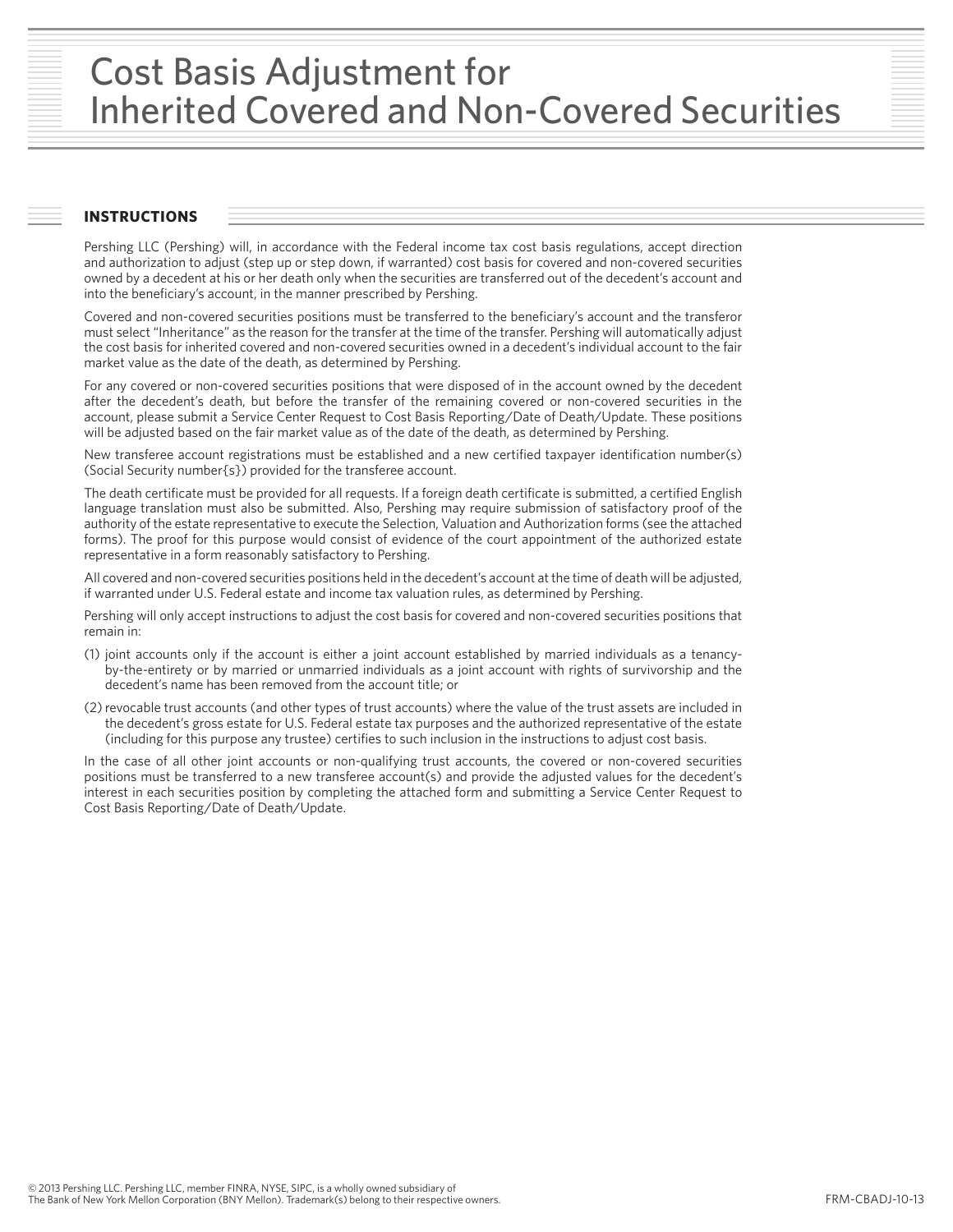# **STEP 1. BENEFICIARY/TRANSFEREE/ESTATE OWNER ACCOUNT INFORMATION**

| Name on Account                                                  | <b>Account Number</b>                                                                        |  |
|------------------------------------------------------------------|----------------------------------------------------------------------------------------------|--|
|                                                                  |                                                                                              |  |
| Last Four Digits of Social Security Number or Taxpayer ID Number | Date of Death                                                                                |  |
|                                                                  | <b>Contract Contract</b><br>$\sim$ 1<br>$\overline{\phantom{0}}$<br><b>Contract Contract</b> |  |
| Decedent Name                                                    | Decedent Social Security Number                                                              |  |
|                                                                  |                                                                                              |  |

Step 2 Selection and the following Step 3 Valuation and Step 4 Authorization must be completed for the selected options stated below. Covered and non-covered securities positions in accounts are required to be transferred to a new account(s) prior to submitting the forms (except in the case of Tenancy-by-the Entirety and Joint Account with Rights of Survivorship accounts and trust accounts meeting Pershing's stated requirements). Please submit a Service Center Request to Cost Basis Reporting/Date of Death/Update and attach this completed form.

# **STEP 2. SELECTION**

### **Please select ONE of the following options:**

|                                                                                                                                                                                                                                                                                                                                                                                                                                                                                                                                                                                                                      | <b>Fair Market Values on Date of Death</b><br>provided by Pershing            | Fair Market Values provided by the<br>undersigned authorized representative           |
|----------------------------------------------------------------------------------------------------------------------------------------------------------------------------------------------------------------------------------------------------------------------------------------------------------------------------------------------------------------------------------------------------------------------------------------------------------------------------------------------------------------------------------------------------------------------------------------------------------------------|-------------------------------------------------------------------------------|---------------------------------------------------------------------------------------|
| Please check all that apply:                                                                                                                                                                                                                                                                                                                                                                                                                                                                                                                                                                                         | Selection and Authorization forms must<br>be completed, signed and submitted. | Selection, Values and Authorization Forms<br>must be completed, signed and submitted. |
| The alternative valuation date (AVD)<br>has been elected.                                                                                                                                                                                                                                                                                                                                                                                                                                                                                                                                                            |                                                                               |                                                                                       |
| <b>Required:</b> Alternative Valuation Date                                                                                                                                                                                                                                                                                                                                                                                                                                                                                                                                                                          |                                                                               |                                                                                       |
| Valuation for U.S. Federal estate tax purposes<br>is based on the AVD which is elected by the<br>executor/administrator/personal representative<br>of the decedent's estate. The AVD generally is<br>the date that corresponds to the date that is six<br>months after the decedent's date of death. There<br>are limitations on the use of the AVD valuation<br>method. For any position sold prior to the AVD<br>but after the date of death, Pershing will assign<br>the sales price (on a per share or unit basis) as<br>the adjusted cost basis of the sold covered or<br>non-covered securities as of the AVD. |                                                                               |                                                                                       |
| The decedent's date of death occurred more than<br>18 months prior to the execution of these forms.                                                                                                                                                                                                                                                                                                                                                                                                                                                                                                                  |                                                                               |                                                                                       |
| The authorized representative of the decedent's<br>estate wishes to provide the valuation reported to<br>the Internal Revenue Service (IRS).                                                                                                                                                                                                                                                                                                                                                                                                                                                                         |                                                                               |                                                                                       |
| Joint account where the covered or non-<br>covered securities positions in the account are<br>transferring to another account(s), but only                                                                                                                                                                                                                                                                                                                                                                                                                                                                           |                                                                               |                                                                                       |
| % (please enter percentage)<br>representing the decedent's interest in the<br>transferred securities must be adjusted.                                                                                                                                                                                                                                                                                                                                                                                                                                                                                               |                                                                               |                                                                                       |
| Joint Account established as a Tenancy-by-the<br>Entirety (TBE) or a Joint Account with Rights<br>of Survivorship.                                                                                                                                                                                                                                                                                                                                                                                                                                                                                                   |                                                                               |                                                                                       |
| Revocable trust account or other type of trust<br>account where the value of the trust assets are<br>included in the decedent's gross estate for U.S.<br>Federal estate tax purposes.                                                                                                                                                                                                                                                                                                                                                                                                                                |                                                                               |                                                                                       |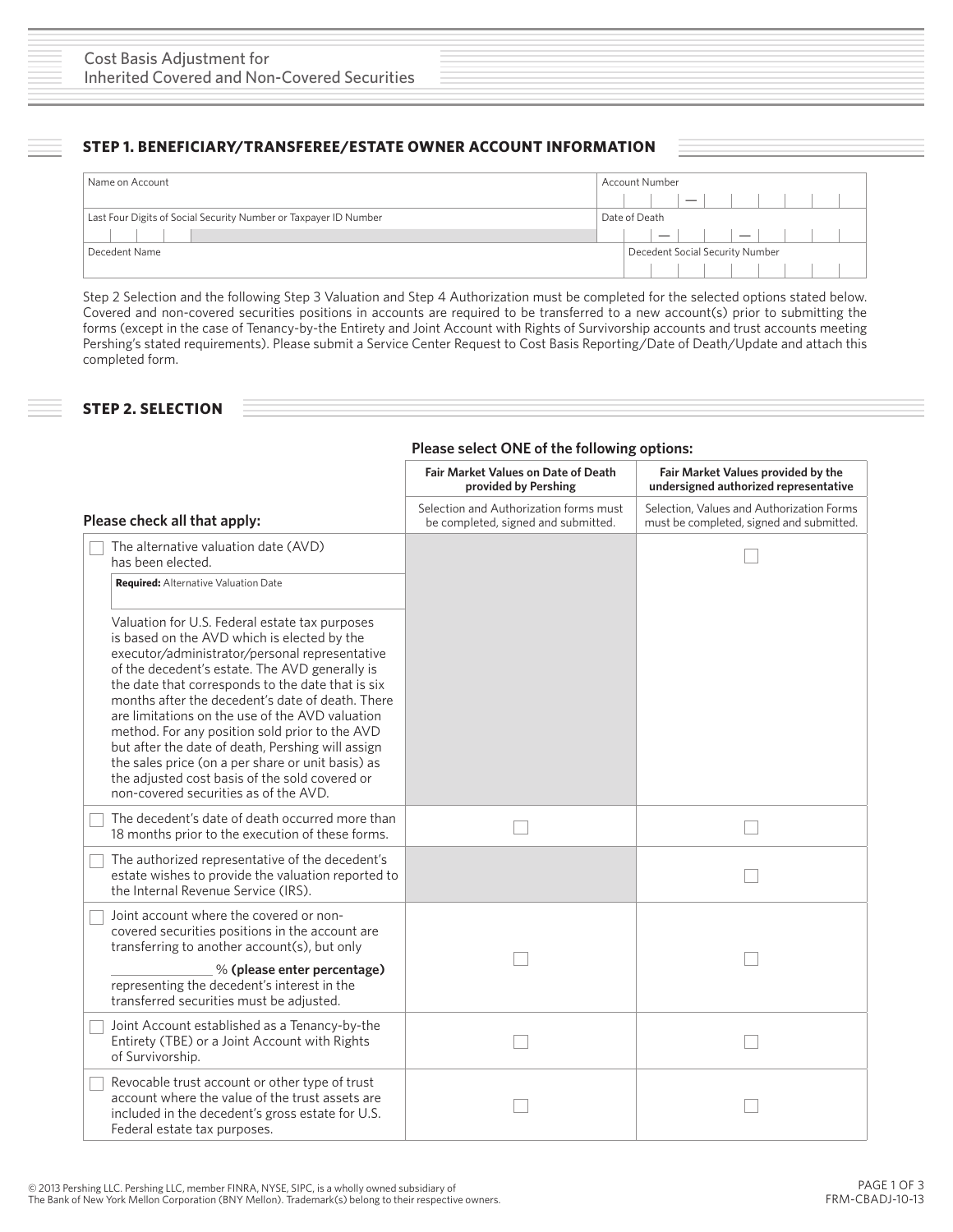#### **STEP 3. VALUATION**

This section must be completed and submitted by an authorized representative of the estate (executor, administrator or personal representative including a trustee where appropriate), and refer to the decedent by name, the name of any trust, his or her truncated SSN or trust account EIN and the account number(s). The Valuation form(s) must be submitted with an executed Authorization form to Pershing — see below. Proof of the authority of an authorized representative may be required (i.e., acceptable form of court appointment). If the authorized representative of the decedent's estate or trustee is a financial institution, the name of the financial institution and the name and title of the institution's representative who is authorized to sign on its behalf must be shown.

| <b>NAME OF SECURITY</b> | CUSIP/SYMBOL | <b>NUMBER</b><br>OF SHARES | DATE OF DEATH OR<br>ALTERNATIVE VALUE DATE   DEATH OR AVD VALUE | VALUE ON DATE OF | <b>ADD EXTRA COPIES</b><br>OF THIS PAGE IF |
|-------------------------|--------------|----------------------------|-----------------------------------------------------------------|------------------|--------------------------------------------|
|                         |              |                            |                                                                 |                  | NEEDED.                                    |
|                         |              |                            |                                                                 |                  |                                            |
|                         |              |                            |                                                                 |                  |                                            |
|                         |              |                            |                                                                 |                  |                                            |
|                         |              |                            |                                                                 |                  |                                            |
|                         |              |                            |                                                                 |                  |                                            |
|                         |              |                            |                                                                 |                  |                                            |
|                         |              |                            |                                                                 |                  |                                            |
|                         |              |                            |                                                                 |                  |                                            |
|                         |              |                            |                                                                 |                  |                                            |
|                         |              |                            |                                                                 |                  |                                            |
|                         |              |                            |                                                                 |                  |                                            |
|                         |              |                            |                                                                 |                  |                                            |
|                         |              |                            |                                                                 |                  |                                            |
|                         |              |                            |                                                                 |                  |                                            |
|                         |              |                            |                                                                 |                  |                                            |
|                         |              |                            |                                                                 |                  |                                            |
|                         |              |                            |                                                                 |                  |                                            |
|                         |              |                            |                                                                 |                  |                                            |
|                         |              |                            |                                                                 |                  |                                            |
|                         |              |                            |                                                                 |                  |                                            |
|                         |              |                            |                                                                 |                  |                                            |
|                         |              |                            |                                                                 |                  |                                            |
|                         |              |                            |                                                                 |                  |                                            |

© 2013 Pershing LLC. Pershing LLC, member FINRA, NYSE, SIPC, is a wholly owned subsidiary of The Bank of New York Mellon Corporation (BNY Mellon). Trademark(s) belong to their respective owners.